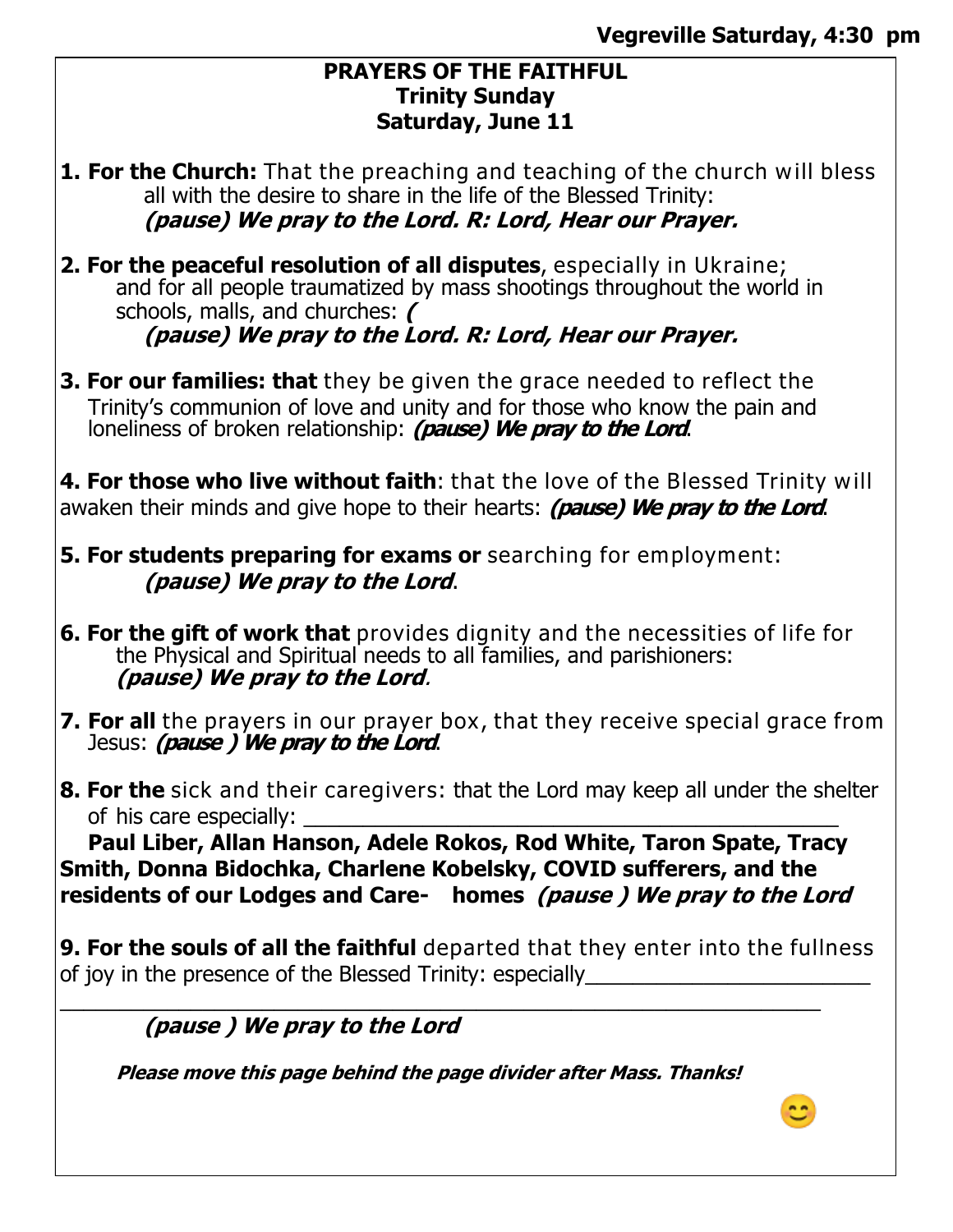### **PRAYERS OF THE FAITHFUL Trinity Sunday**

- **1. For the Church:** That the preaching and teaching of the church will bless all with the desire to share in the life of the Blessed Trinity: **(pause) We pray to the Lord. R: Lord, Hear our Prayer.**
- **2. For the peaceful resolution of all disputes**, especially in Ukraine; and for all people traumatized by mass shootings throughout the world in schools, malls, and churches: **( (pause) We pray to the Lord. R: Lord, Hear our Prayer.**
- **3. For our families: that** they be given the grace needed to reflect the Trinity's communion of love and unity and for those who know the pain and loneliness of broken relationship: *(pause) We pray to the Lord*.

**4. For those who live without faith**: that the love of the Blessed Trinity will awaken their minds and give hope to their hearts: **(pause) We pray to the Lord**.

**5. For students preparing for exams or** searching for employment: **(pause) We pray to the Lord**.

- **6. For the gift of work that** provides dignity and the necessities of life for the Physical and Spiritual needs to all families, and parishioners: **(pause) We pray to the Lord**.
- **7. For all** the prayers in our prayer box, that they receive special grace from Jesus: **(pause ) We pray to the Lord**.
- **8. For the** sick and their caregivers: that the Lord may keep all under the shelter of his care especially:

**Paul Liber, Allan Hanson, Adele Rokos, Rod White, Taron Spate, Tracy Smith, Donna Bidochka, Charlene Kobelsky, COVID sufferers, and the residents of our Lodges and Care- homes (pause ) We pray to the Lord** 

**9. For the souls of all the faithful** departed that they enter into the fullness of joy in the presence of the Blessed Trinity: especially

\_\_\_\_\_\_\_\_\_\_\_\_\_\_\_\_\_\_\_\_\_\_\_\_\_\_\_\_\_\_\_\_\_\_\_\_\_\_\_\_\_\_\_\_\_\_\_\_\_\_\_\_\_\_\_\_\_\_\_\_\_\_\_\_\_\_\_\_\_

**(pause ) We pray to the Lord**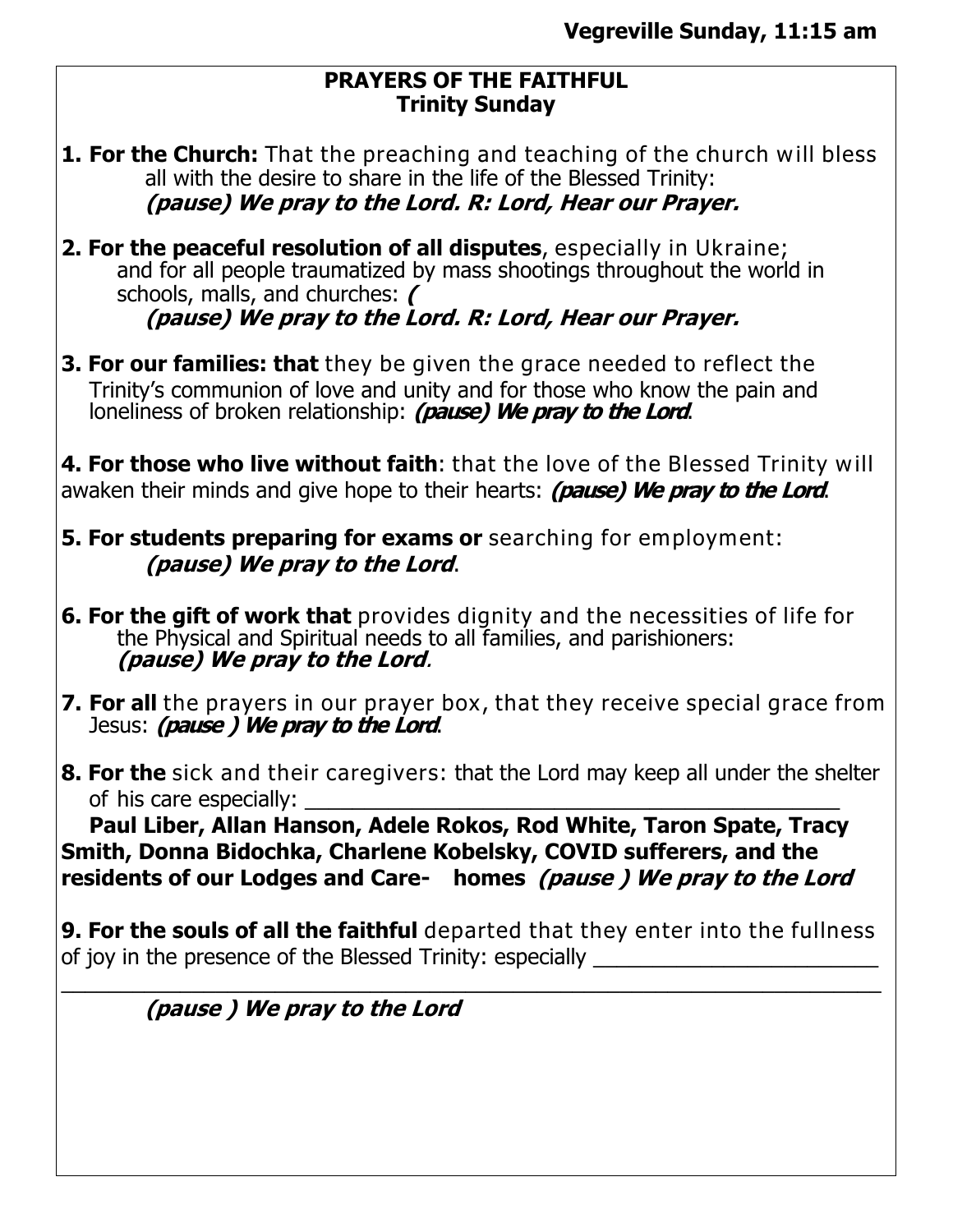#### **PRAYERS OF THE FAITHFUL Trinity Sunday Sunday, June 12**

- **1. For the Church:** That the preaching and teaching of the church will bless all with the desire to share in the life of the Blessed Trinity: **(pause) We pray to the Lord. R: Lord, Hear our Prayer.**
- **2. For the peaceful resolution of all disputes**, especially in Ukraine; and for all people traumatized by mass shootings throughout the world in schools, malls, and churches: **( (pause) We pray to the Lord. R: Lord, Hear our Prayer.**
- **3. For our families: that** they be given the grace needed to reflect the Trinity's communion of love and unity and for those who know the pain and loneliness of broken relationship: **(pause) We pray to the Lord**.

**4. For those who live without faith**: that the love of the Blessed Trinity will awaken their minds and give hope to their hearts: **(pause) We pray to the Lord**.

- **5. For students preparing for exams or** searching for employment: **(pause) We pray to the Lord**.
- **6. For the gift of work that** provides dignity and the necessities of life for the Physical and Spiritual needs to all families, and parishioners: **(pause) We pray to the Lord**.
- **7. For those suffering** in body, mind or spirit and their caregivers: that they may find consolation through Christ's healing presence especially Adelia Rokos,

(pause ) **We pray to the Lord.**

**8. For the souls of all the faithful** departed that they enter into the fullness of joy in the presence of the Blessed Trinity: especially

 $\_$  , and the set of the set of the set of the set of the set of the set of the set of the set of the set of the set of the set of the set of the set of the set of the set of the set of the set of the set of the set of th

**\_\_\_\_\_**\_\_\_\_\_\_\_\_\_\_\_\_\_\_\_\_\_\_\_\_\_\_\_\_\_\_\_\_\_\_\_\_\_\_\_\_\_\_\_\_\_\_\_\_\_\_\_\_\_\_\_\_\_

**(pause ) We pray to the Lord**